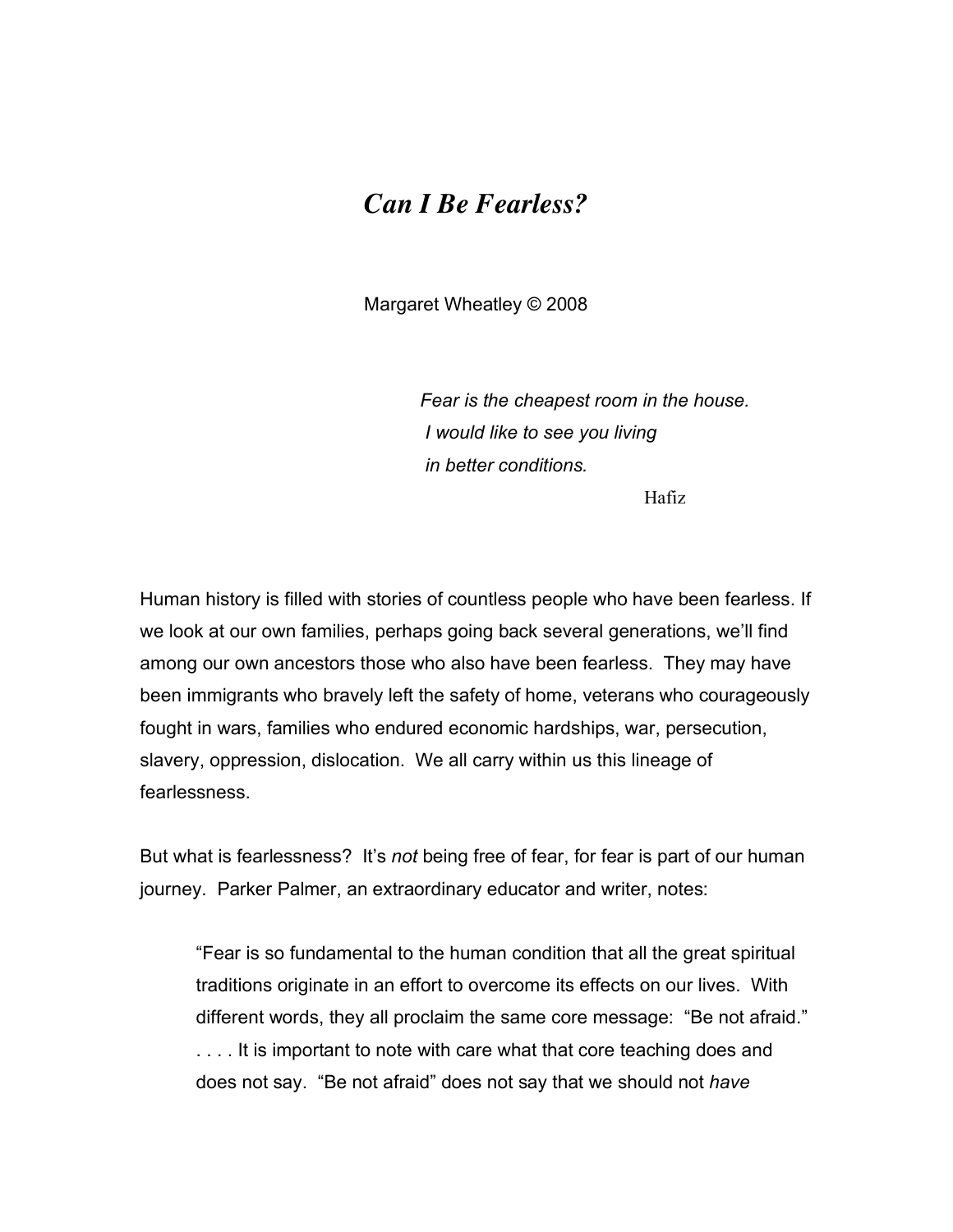fears—and if it did, we could dismiss it as an impossible counsel of perfection. Instead, it says that we do not need to *be* our fears, quite a different proposition."

If fear is this fundamental to being human, we can expect that we'll feel afraid at times, perhaps even frequently. Yet when fear appears, we don't have to worry that we've failed, that we're not as good as other people. In fact, we're just like other people! What's important is to notice what we *do* with our fear. We can withdraw or distract or numb ourselves. Or we can recognize the fear, and then step forward anyway. Fearlessness simply means that we do not give fear the power to silence or stop us.

In my own experience, I think there's an important difference between courage and fearlessness. Courage emerges in the moment, without time for thought. Our heart opens and we immediately move into action. Someone jumps into an icy lake to save a child, or speaks up at a meeting, or puts them self in danger to help another human being. These sudden actions, even if they put us at risk, arise from clear, spontaneous love.

Fearlessness, too, has love at its core, but it requires much more of us than instant action. If we react too quickly when we feel afraid, we either flee or act aggressively. True fearlessness is wise action, not false bravado or blind reactivity. It requires that we take time and exercise discernment. Zen teacher Joan Halifax speaks about the "practice of non-denial." When we feel afraid, we don't deny the fear. Instead, we acknowledge that we're scared. But we don't flee. We stay where we are and bravely encounter our fear. We turn toward it, we become curious about it, its causes, its dimensions. We keep moving closer, until we're in relationship with it. And then, fear changes. Most often, it disappears.

2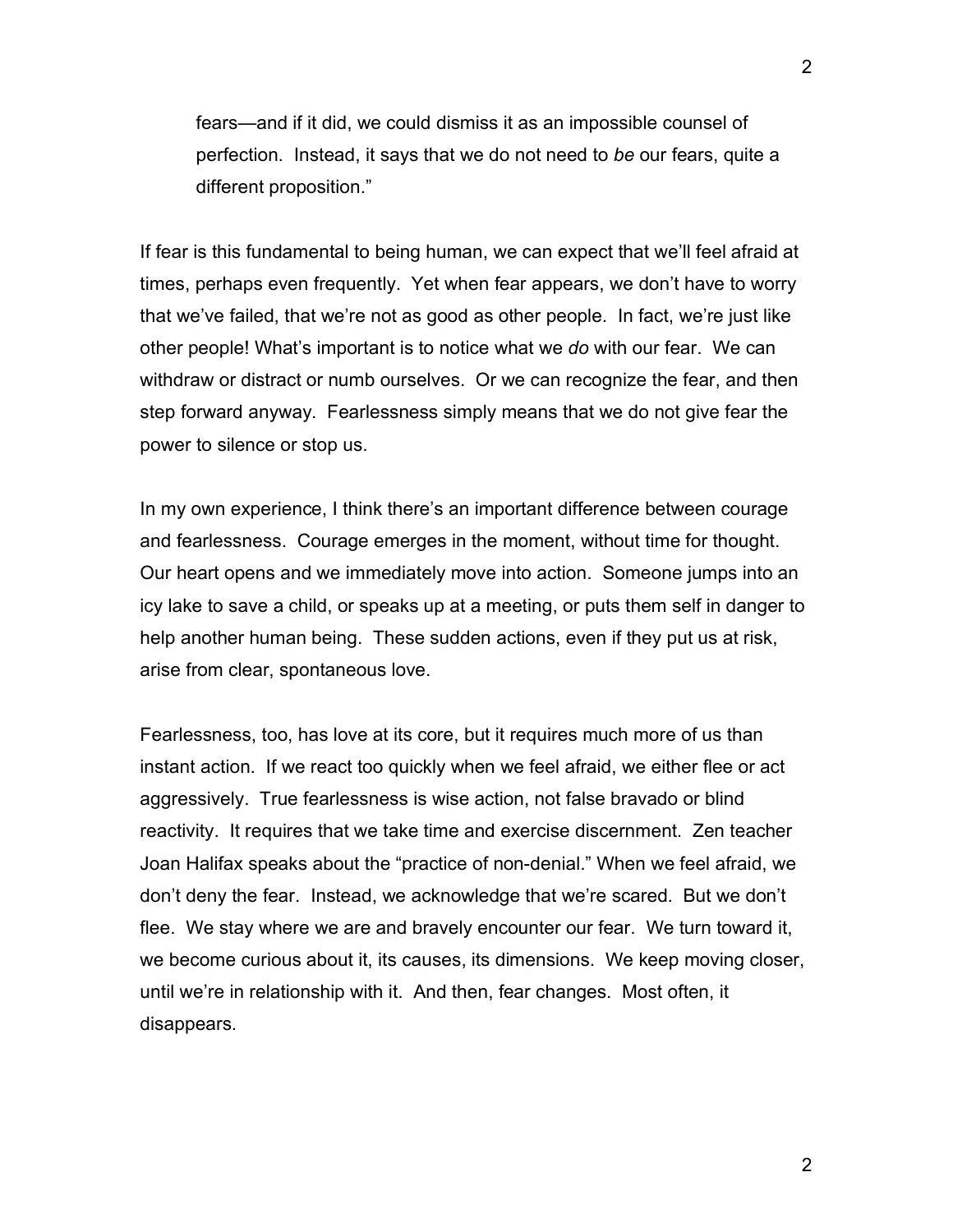I've heard many quotes from different traditions that speak to this wonder of fear dissolving. "If you can't get out of it, get into it." "The only way out is through." "Put your head in the mouth of the demon, and the demon disappears."

Some of my best teachers about fearlessness are part of a global network of younger leaders (in their teens, twenties and thirties) with whom I've worked for several years. They call themselves "Walk-outs." They walk out of work and careers that prevent them from contributing as much as they can, they walk out of relationships where they don't feel respected, they walk out of ideas that are limiting, they walk out of institutions that make them feel small and worthless. But they don't walk out to disappear--they *walk out to walk on.* They *walk on* to places where they can make a real contribution, to relationships where they're respected, to ideas that call on their strengths, to work where they can discover and use their potential.

From these younger leaders, I've learned the importance of asking periodically, "What might I need to walk out of?" It's a big question and it demands a lot of bravery to even ask it. By posing this question, we're being brave enough to notice our fears and see them clearly. We're being brave enough to recognize where we're called to be fearless in our own lives. This powerful question helps us discover the places, the work, and the relationships that we need to *walk on to* in order to realize and offer our gifts.

I hold a vision of what's possible if more of us are willing to practice non-denial, if we look clearly at what frightens us in our personal lives and in our society. With clearer vision, we could walk through our fear and say "no" to what disturbs us. We could walk on and take a stand. We could refuse to be cowed or silenced. We could stop waiting for approval or support. We could stop feeling tired and overwhelmed. We could trust the energy of 'Yes!' and begin to act for what we care about.

3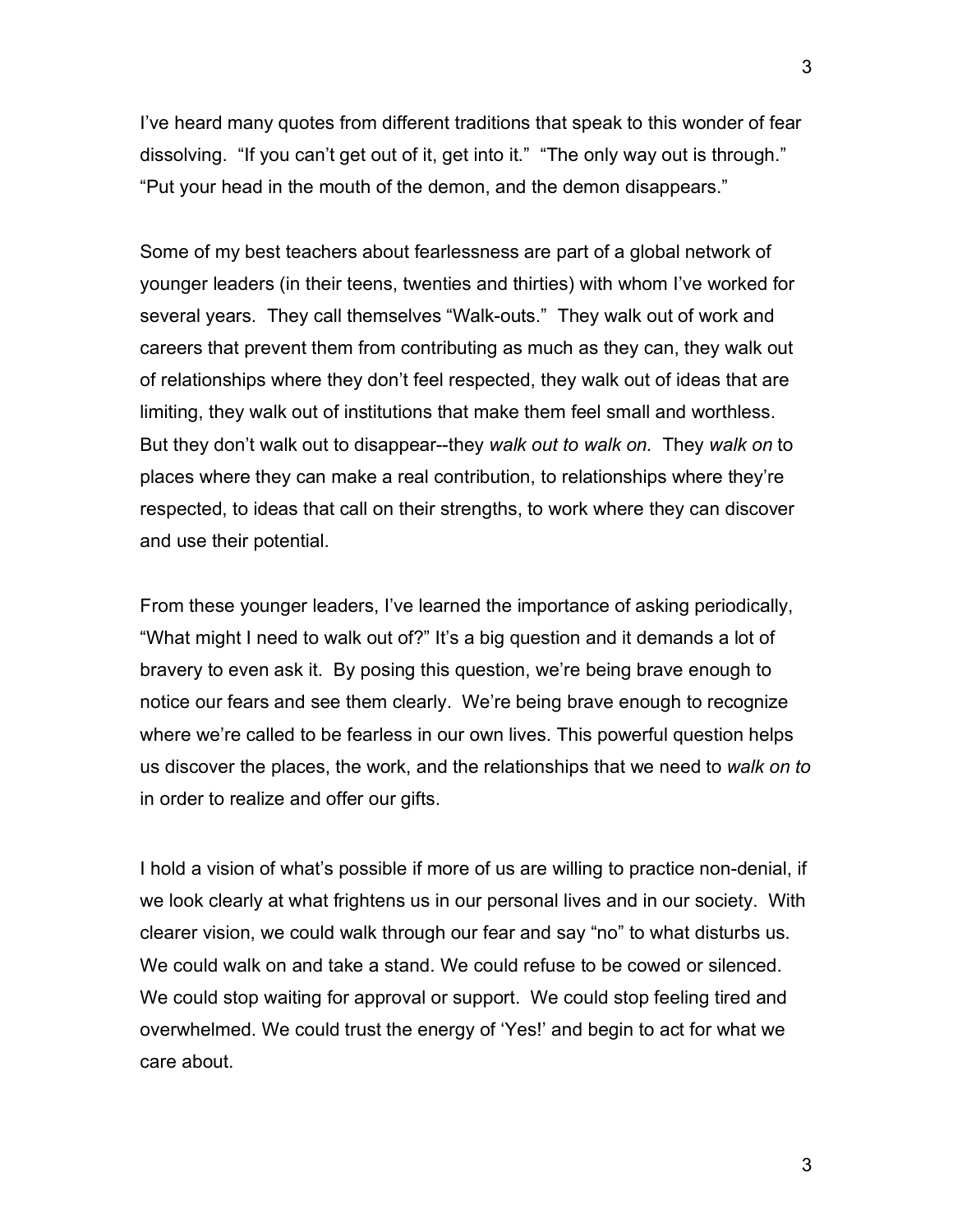Fearlessness offers us a great blessing -- the strength to endure and persevere. In late 2004, the Ukrainian people protested a fraudulent election that had denied them the president they knew they had elected, Vladimir Yushchenko. They wore orange scarves and waved orange banners, becoming known as the "Orange Revolution." Their tactic was simple: Go into the streets and stay there until you get what you need. Refuse to give in, don't stop protesting until you accomplish your goal. Their example of persevering protest inspired citizens in many different countries (as far away as Ecuador and Nepal) to take to the streets and stay there until they got what they needed.

Today, in this troubled world, we need all the gifts that fearlessness offers us love, clear seeing, bravery, intelligent action, perseverance. Fearless, we can face our fear and move through it. Fearless, we can reclaim our vocation to be fully human. Fearless, we can bring into being the world that Paulo Freire dreamed for us all, "a world in which it will be easier to love."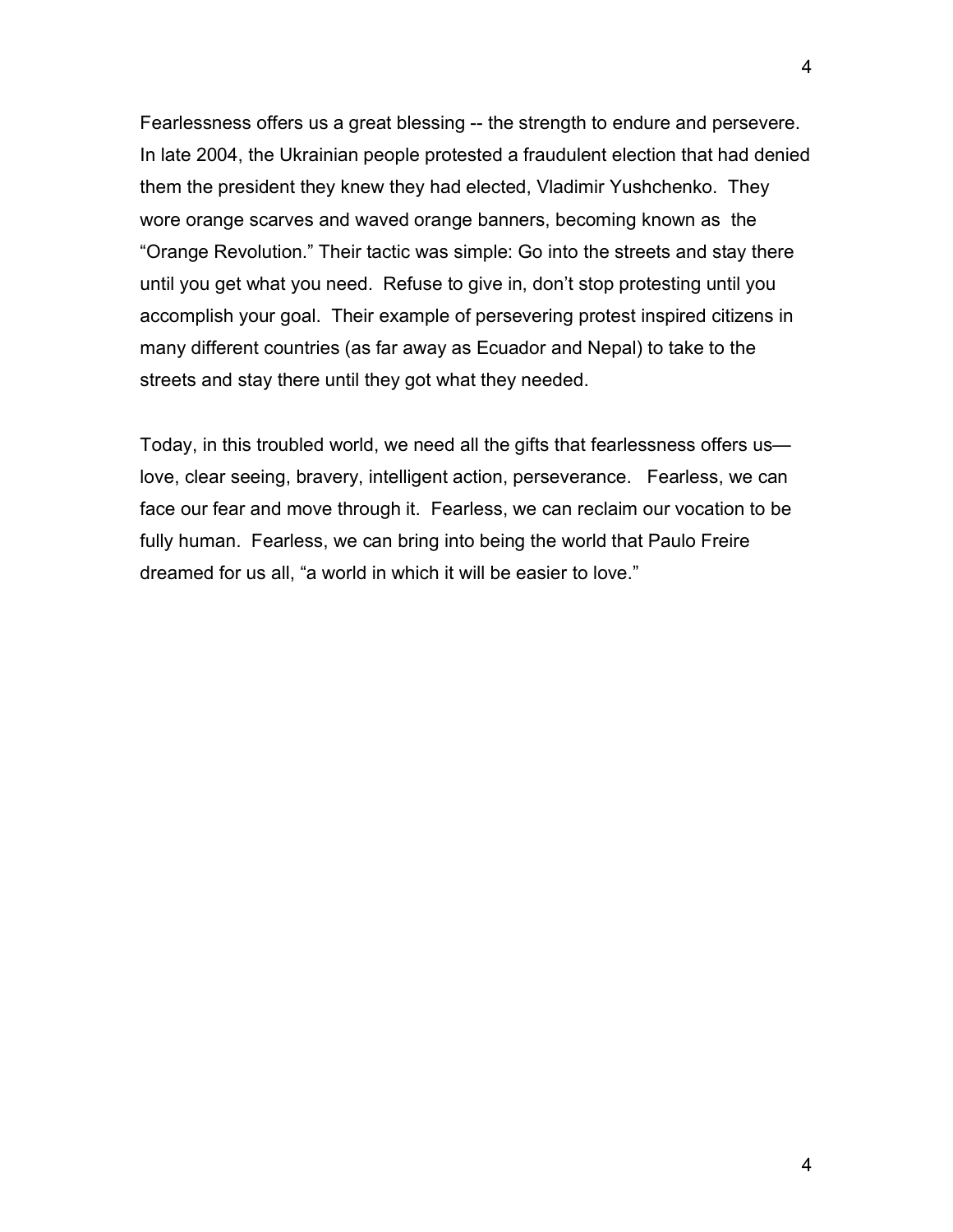## **I Want to Be a Ukrainian**

Margaret Wheatley

When I come of age When I get over being a teen-ager When I take my life seriously When I grow up

I want to be a Ukrainian.

When I come of age I want to stand happily in the cold for days beyond number no longer numb to what I need.

I want to hear my voice rise loud and clear above the icy fog claiming myself.

> *It was day fifteen of the protest, and a woman standing next to her car was being interviewed. Her car had a rooster sitting on top of it. She said "We've woken up and we're not leaving till this rotten government is out." It is not recorded if the rooster crowed.*

When I get over being a teen-ager when I no longer complain or accuse when I stop blaming everybody else when I take responsibility

I will have become a Ukrainian.

*The Yushchenko supporters carried bright orange banners which they waved vigorously on slim poles. Soon after the protests began, the government sent in thugs hoping to create violence. They also carried banners, but theirs were hung on heavy clubs that could double as weapons.*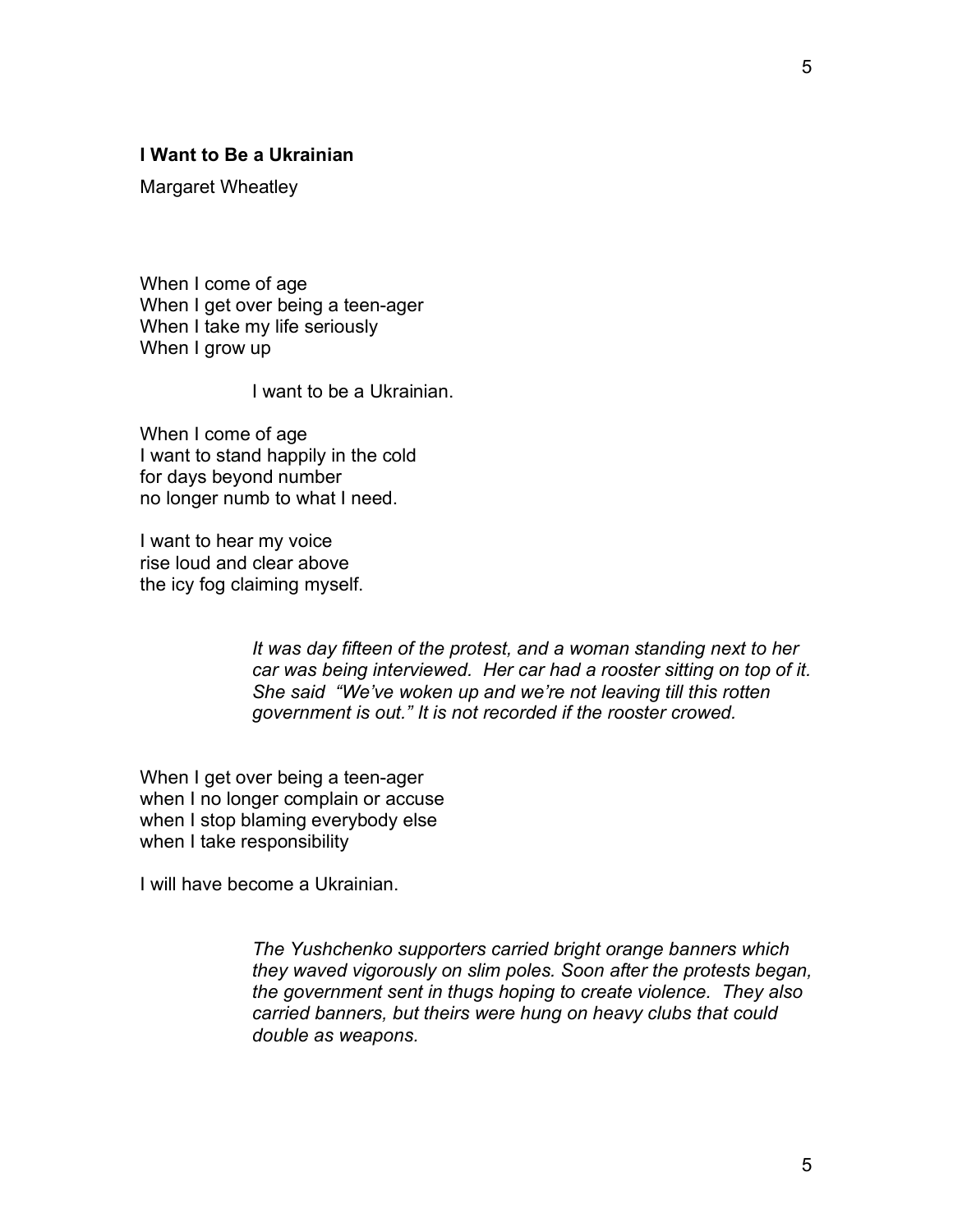When I take my life seriously when I look directly at what's going on when I know that the future doesn't change itself that I must act

I will be a Ukrainian.

"*Protest that endures," Wendell Berry said, "is moved by a hope far more modest than that of public success: namely, the hope of preserving qualities in one's own heart and spirit that would be destroyed by acquiescence."*

When I grow up and am known as a Ukrainian I will move easily onto the streets confident insistent happy to preserve the qualities of my own heart and spirit.

In my maturity l will be glad to teach you the cost of acquiescence the price of silence the peril of retreat.

> *"Hope," said Vaclev Havel, "is not the conviction that something will turn out well, but the certainty that something makes sense regardless of how it turns out."*

I will teach you all that I have learned the strength of fearlessness the peace of conviction the strange source of hope

and I will die well, having been a Ukrainian.